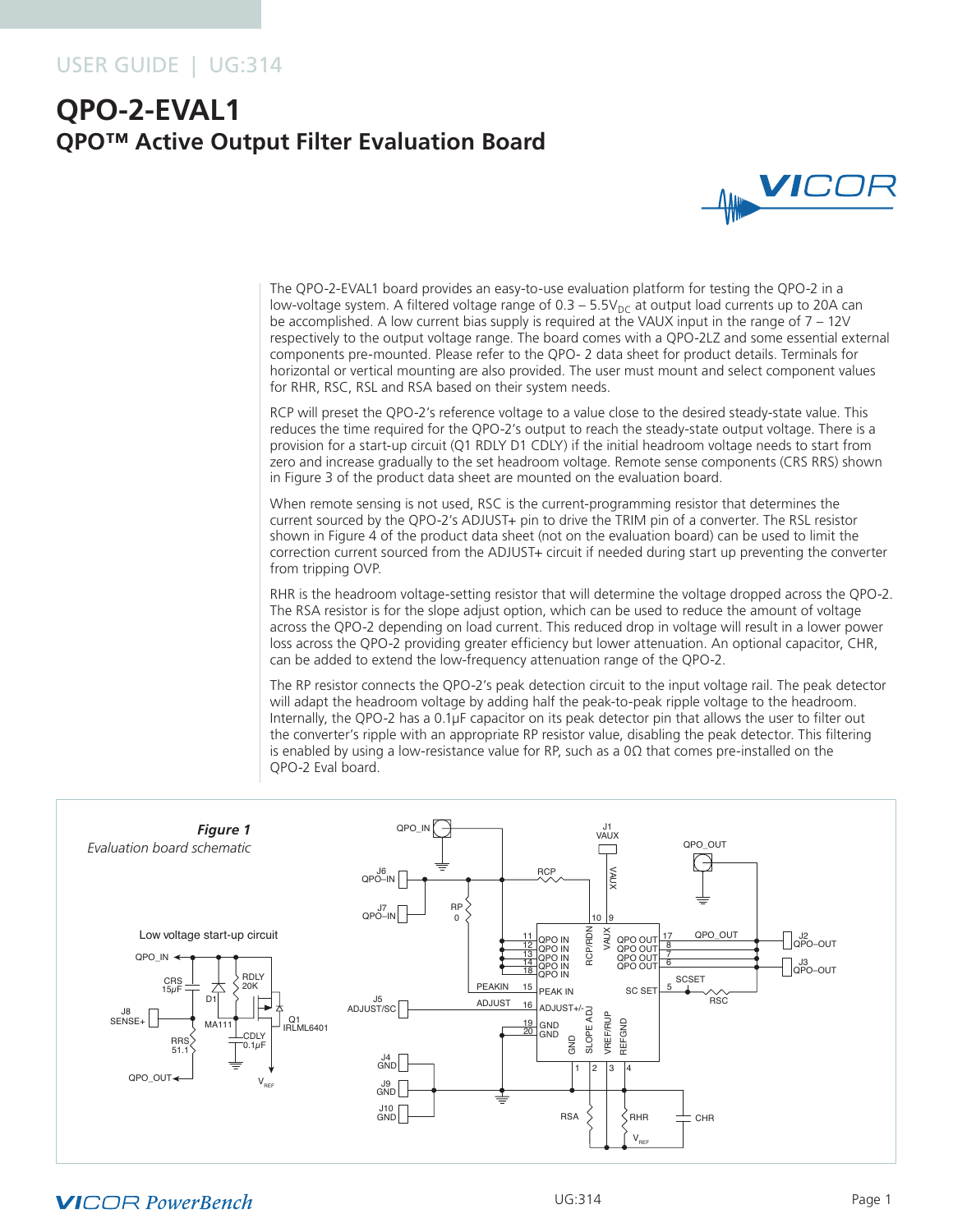### *Figure 2*

*Evaluation board layout Note: Components Q1, D1, RDLY and CDLY are for an optional start-up circuit* 



## **Ordering Information**

| <b>Part Number</b> | <b>Description</b>           |
|--------------------|------------------------------|
| OPO-2-EVAL1        | Evaluation board for QPO-2LZ |